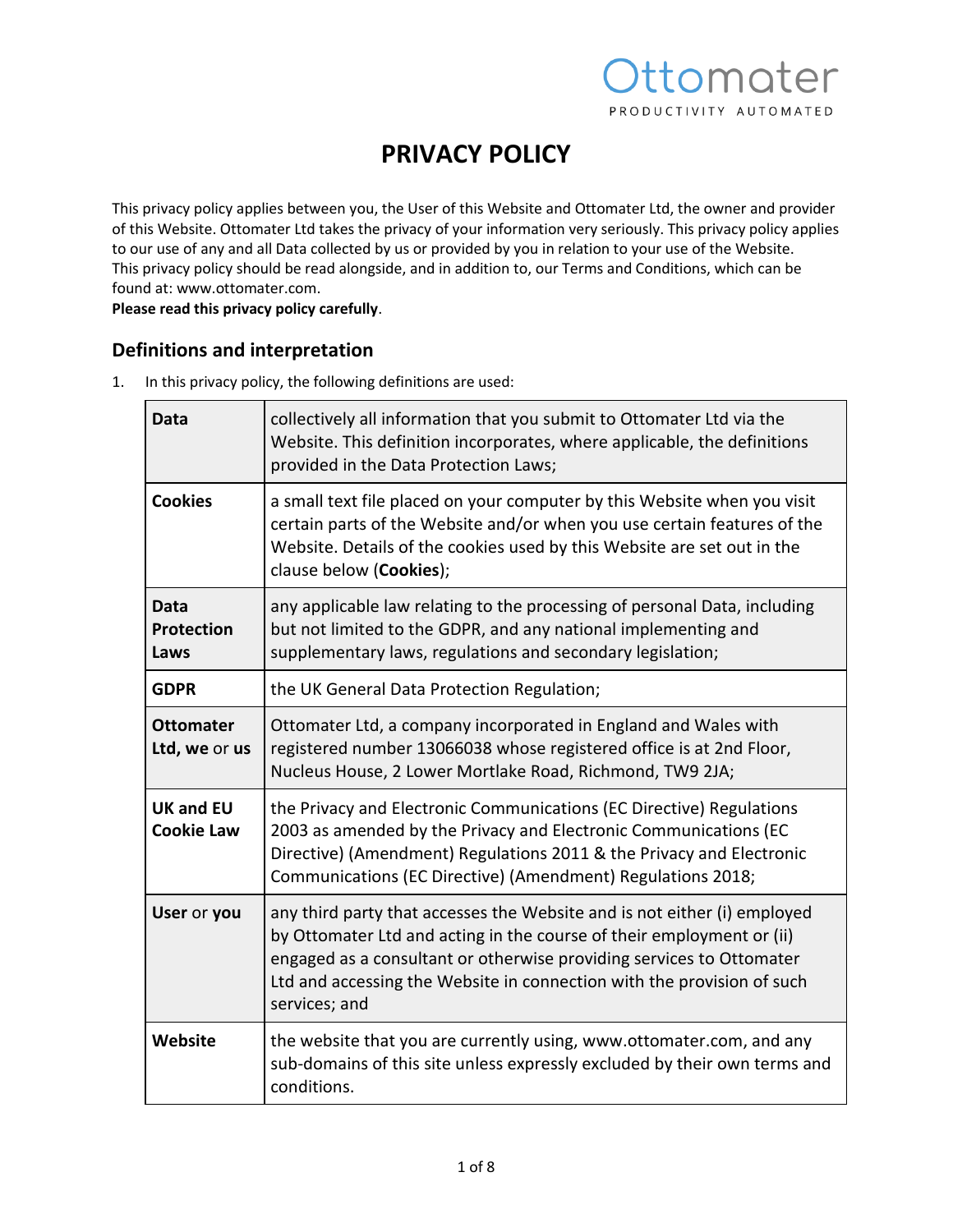

- 2. In this privacy policy, unless the context requires a different interpretation:
	- a. the singular includes the plural and vice versa;
	- b. references to sub-clauses, clauses, schedules or appendices are to sub-clauses, clauses, schedules or appendices of this privacy policy;
	- c. a reference to a person includes firms, companies, government entities, trusts and partnerships;
	- d. "including" is understood to mean "including without limitation";
	- e. reference to any statutory provision includes any modification or amendment of it;
	- f. the headings and sub-headings do not form part of this privacy policy.

### **Scope of this privacy policy**

- 3. This privacy policy applies only to the actions of Ottomater Ltd and Users with respect to this Website. It does not extend to any websites that can be accessed from this Website including, but not limited to, any links we may provide to social media websites.
- 4. For purposes of the applicable Data Protection Laws, Ottomater Ltd is the "data controller". This means that Ottomater Ltd determines the purposes for which, and the manner in which, your Data is processed.

#### **Data collected**

- 5. We may collect the following Data, which includes personal Data, from you:
	- a. name;
	- b. job title;
	- c. profession;
	- d. contact Information such as email addresses and telephone numbers;
	- e. IP address (automatically collected);
	- f. web browser type and version (automatically collected);
	- g. a list of URLs starting with a referring site, your activity on this Website, and the site you exit to (automatically collected);

in each case, in accordance with this privacy policy.

### **How we collect Data**

- 6. We collect Data in the following ways:
	- a. data is given to us by you; and
	- b. data is collected automatically.

#### **Data that is given to us by you**

- 7. Ottomater Ltd will collect your Data in a number of ways, for example:
	- a. when you contact us through the Website, by telephone, post, e-mail or through any other means;
	- b. when you register with us and set up an account to receive our products/services;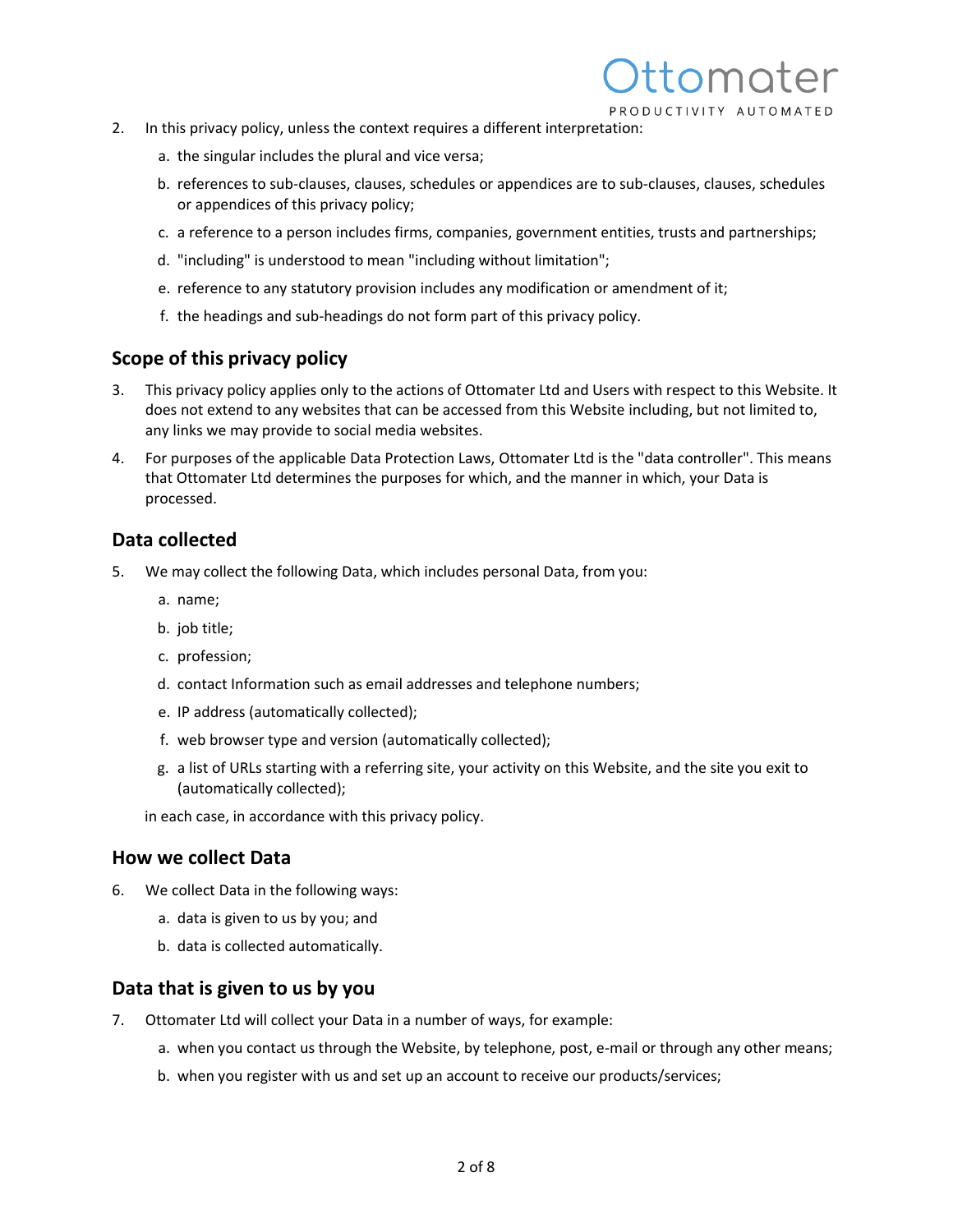

- c. when you complete surveys that we use for research purposes (although you are not obliged to respond to them);
- d. when you make payments to us, through this Website or otherwise;
- e. when you elect to receive marketing communications from us;
- f. when you use our services;

in each case, in accordance with this privacy policy.

### **Data that is collected automatically**

- 8. To the extent that you access the Website, we will collect your Data automatically, for example:
	- a. we automatically collect some information about your visit to the Website. This information helps us to make improvements to Website content and navigation, and includes your IP address, the date, times and frequency with which you access the Website and the way you use and interact with its content.
	- b. we will collect your Data automatically via cookies, in line with the cookie settings on your browser. For more information about cookies, and how we use them on the Website, see the section below, headed "Cookies".

### **Our use of Data**

- 9. Any or all of the above Data may be required by us from time to time in order to provide you with the best possible service and experience when using our Website. Specifically, Data may be used by us for the following reasons:
	- a. internal record keeping;
	- b. improvement of our products / services;
	- c. transmission by email of marketing materials that may be of interest to you;
	- d. contact for market research purposes which may be done using email, telephone, fax or mail. Such information may be used to customise or update the Website;

in each case, in accordance with this privacy policy.

- 10. We may use your Data for the above purposes if we deem it necessary to do so for our legitimate interests. If you are not satisfied with this, you have the right to object in certain circumstances (see the section headed "Your rights" below).
- 11. For the delivery of direct marketing to you via e-mail, we'll need your consent, whether via an opt-in or soft-opt-in:
	- a. soft opt-in consent is a specific type of consent which applies when you have previously engaged with us (for example, you contact us to ask us for more details about a particular product/service, and we are marketing similar products/services). Under "soft opt-in" consent, we will take your consent as given unless you opt-out.
	- b. for other types of e-marketing, we are required to obtain your explicit consent; that is, you need to take positive and affirmative action when consenting by, for example, checking a tick box that we'll provide.
	- c. if you are not satisfied about our approach to marketing, you have the right to withdraw consent at any time. To find out how to withdraw your consent, see the section headed "Your rights" below.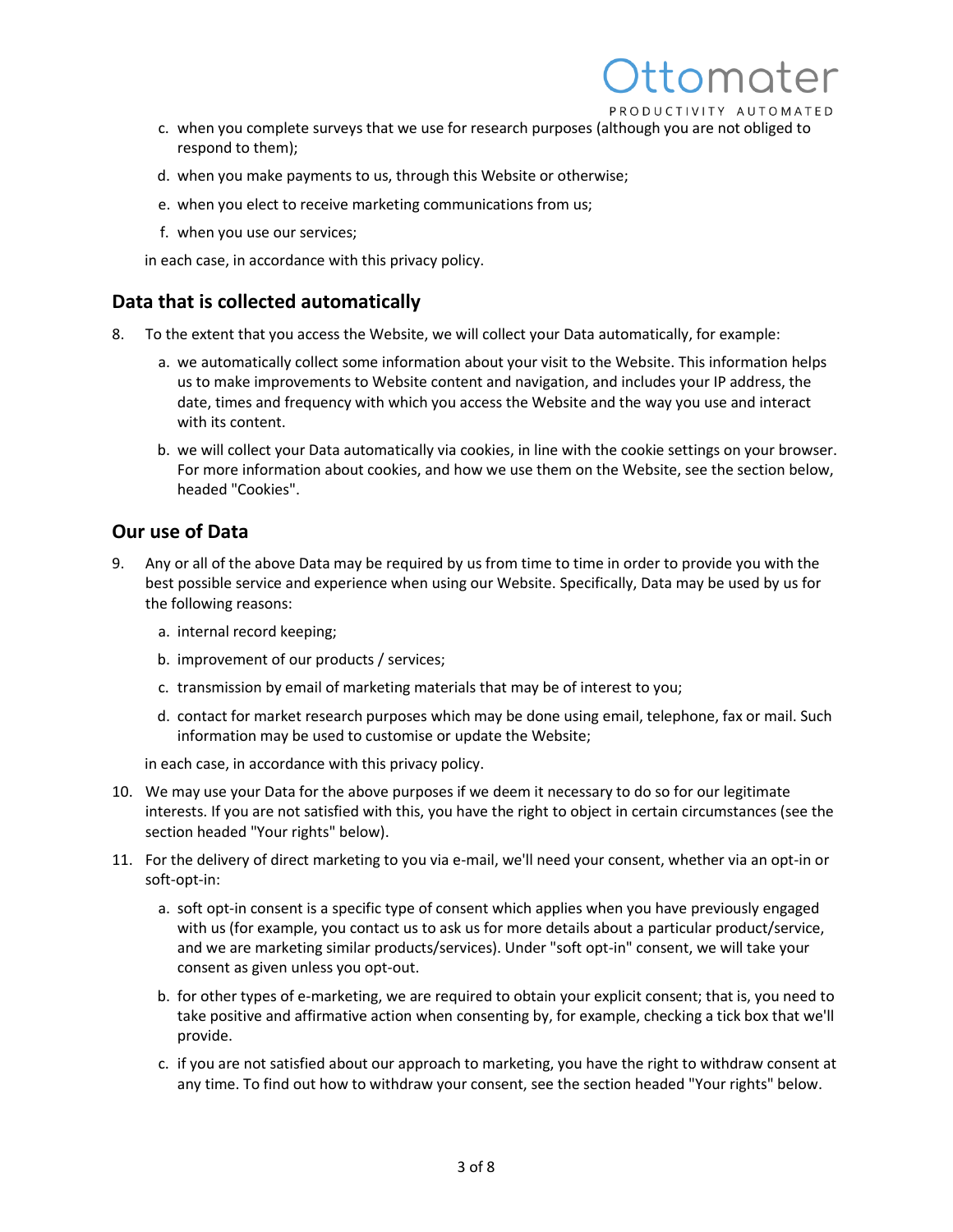# tomoter PRODUCTIVITY AUTOMATED

12. When you register with us and set up an account to receive our services, the legal basis for this processing is the performance of a contract between you and us and/or taking steps, at your request, to enter into such a contract.

13. We may use your Data to show you Ottomater Ltd adverts and other content on other websites. If you do not want us to use your data to show you Ottomater Ltd adverts and other content on other websites, please turn off the relevant cookies (please refer to the section headed "Cookies" below).

## **Who we share Data with**

14. We may share your Data with the following groups of people for the following reasons:

- a. our employees, agents and/or professional advisors to offer service and support;
- b. third party payment providers who process payments made over the Website to enable third party payment providers to process user payments and refunds;

in each case, in accordance with this privacy policy.

## **Keeping Data secure**

- 15. We will use technical and organisational measures to safeguard your Data, for example:
	- a. access to your account is controlled by a password and a user name that is unique to you.
	- b. we store your Data on secure servers.
- 16. Technical and organisational measures include measures to deal with any suspected data breach. If you suspect any misuse or loss or unauthorised access to your Data, please let us know immediately by contacting us via this e-mail address: info@ottomater.com.
- 17. If you want detailed information from Get Safe Online on how to protect your information and your computers and devices against fraud, identity theft, viruses and many other online problems, please visit www.getsafeonline.org. Get Safe Online is supported by HM Government and leading businesses.

## **Data retention**

- 18. Unless a longer retention period is required or permitted by law, we will only hold your Data on our systems for the period necessary to fulfil the purposes outlined in this privacy policy or until you request that the Data be deleted.
- 19. Even if we delete your Data, it may persist on backup or archival media for legal, tax or regulatory purposes.

## **Your rights**

- 20. You have the following rights in relation to your Data:
	- a. **Right to access** the right to request (i) copies of the information we hold about you at any time, or (ii) that we modify, update or delete such information. If we provide you with access to the information we hold about you, we will not charge you for this, unless your request is "manifestly unfounded or excessive." Where we are legally permitted to do so, we may refuse your request. If we refuse your request, we will tell you the reasons why.
	- b. **Right to correct** the right to have your Data rectified if it is inaccurate or incomplete.
	- c. **Right to erase** the right to request that we delete or remove your Data from our systems.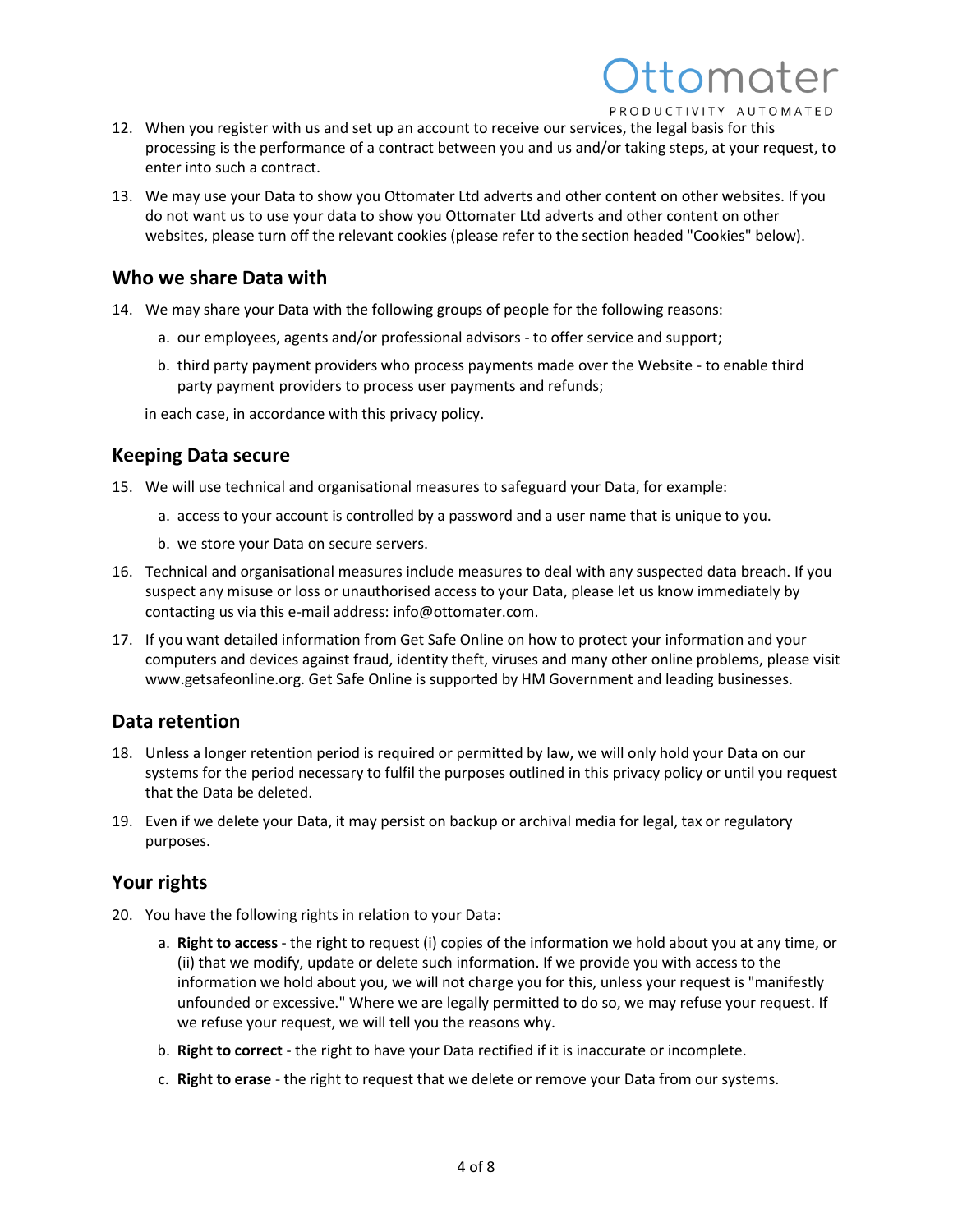

tomoter

- e. **Right to data portability** the right to request that we move, copy or transfer your Data.
- f. **Right to object** the right to object to our use of your Data including where we use it for our legitimate interests.
- 21. To make enquiries, exercise any of your rights set out above, or withdraw your consent to the processing of your Data (where consent is our legal basis for processing your Data), please contact us via this e-mail address: info@ottomater.com.
- 22. If you are not satisfied with the way a complaint you make in relation to your Data is handled by us, you may be able to refer your complaint to the relevant data protection authority. For the UK, this is the Information Commissioner's Office (ICO). The ICO's contact details can be found on their website at https://ico.org.uk/.
- 23. It is important that the Data we hold about you is accurate and current. Please keep us informed if your Data changes during the period for which we hold it.

### **Transfers outside the United Kingdom and European Economic Area**

- 24. Data which we collect from you may be stored and processed in and transferred to countries outside of the UK and European Economic Area (EEA). For example, this could occur if our servers are located in a country outside the UK or EEA or one of our service providers is situated in a country outside the UK or EEA.
- 25. We will only transfer Data outside the UK or EEA where it is compliant with data protection legislation and the means of transfer provides adequate safeguards in relation to your data, eg by way of data transfer agreement, incorporating the current standard contractual clauses adopted by the European Commission.
- 26. To ensure that your Data receives an adequate level of protection, we have put in place appropriate safeguards and procedures with the third parties we share your Data with. This ensures your Data is treated by those third parties in a way that is consistent with the Data Protection Laws.

#### **Links to other websites**

27. This Website may, from time to time, provide links to other websites. We have no control over such websites and are not responsible for the content of these websites. This privacy policy does not extend to your use of such websites. You are advised to read the privacy policy or statement of other websites prior to using them.

#### **Changes of business ownership and control**

- 28. Ottomater Ltd may, from time to time, expand or reduce our business and this may involve the sale and/or the transfer of control of all or part of Ottomater Ltd. Data provided by Users will, where it is relevant to any part of our business so transferred, be transferred along with that part and the new owner or newly controlling party will, under the terms of this privacy policy, be permitted to use the Data for the purposes for which it was originally supplied to us.
- 29. We may also disclose Data to a prospective purchaser of our business or any part of it.
- 30. In the above instances, we will take steps with the aim of ensuring your privacy is protected.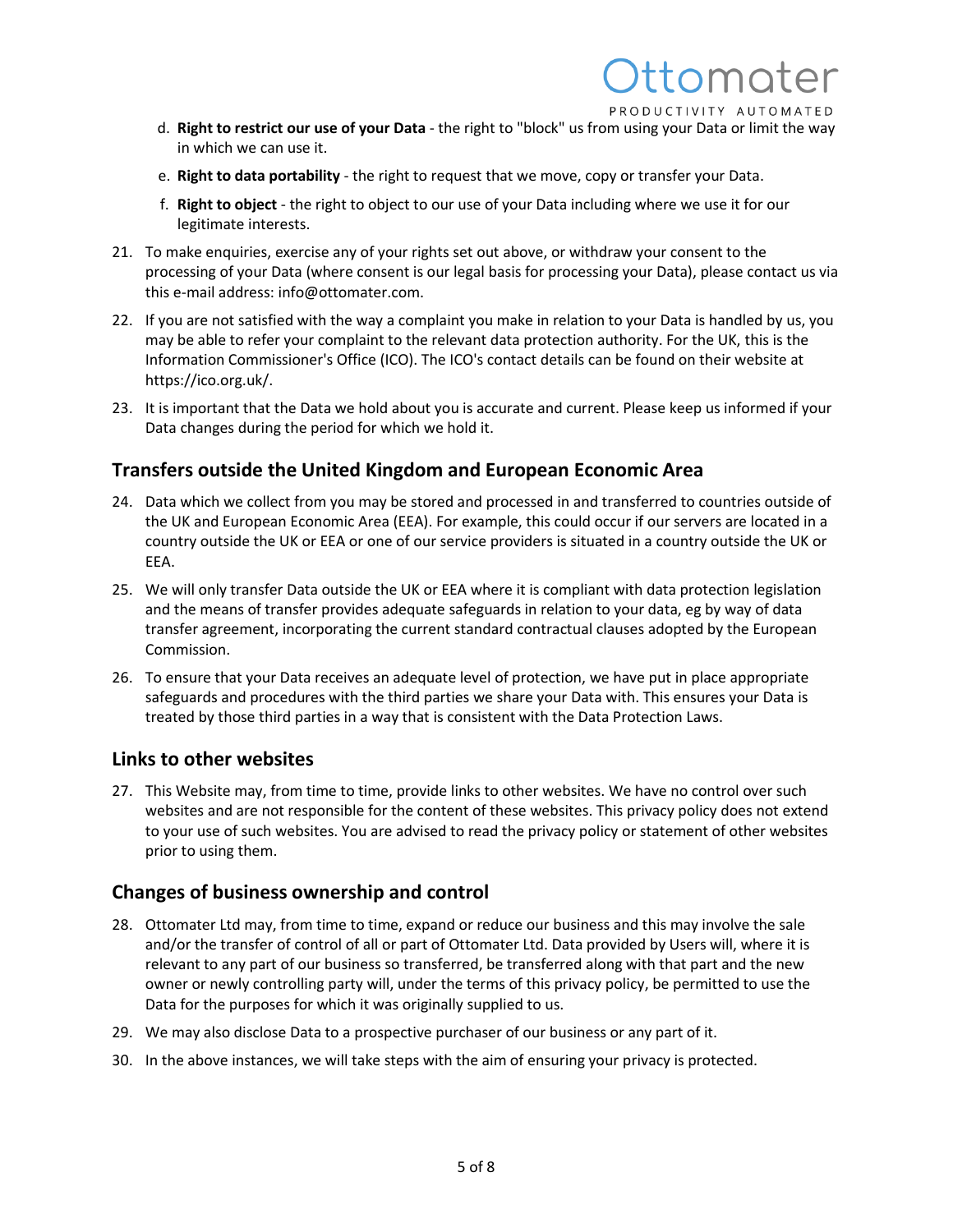## **Cookies**

- 31. This Website may place and access certain Cookies on your computer. Ottomater Ltd uses Cookies to improve your experience of using the Website and to improve our range of services. Ottomater Ltd has carefully chosen these Cookies and has taken steps to ensure that your privacy is protected and respected at all times.
- 32. All Cookies used by this Website are used in accordance with current UK and EU Cookie Law.
- 33. Before the Website places Cookies on your computer, you will be presented with a message bar requesting your consent to set those Cookies. By giving your consent to the placing of Cookies, you are enabling Ottomater Ltd to provide a better experience and service to you. You may, if you wish, deny consent to the placing of Cookies; however certain features of the Website may not function fully or as intended.
- 34. This Website may place the following Cookies:

| <b>Type of Cookie</b>             | <b>Purpose</b>                                                                                                                                                                                                                                                                                                        |
|-----------------------------------|-----------------------------------------------------------------------------------------------------------------------------------------------------------------------------------------------------------------------------------------------------------------------------------------------------------------------|
| Strictly necessary cookies        | These are cookies that are required for the operation of our<br>website. They include, for example, cookies that enable you to log<br>into secure areas of our website, use a shopping cart or make use<br>of e-billing services.                                                                                     |
| Analytical/performance<br>cookies | They allow us to recognise and count the number of visitors and<br>to see how visitors move around our website when they are using<br>it. This helps us to improve the way our website works, for<br>example, by ensuring that users are finding what they are looking<br>for easily.                                 |
| <b>Functionality cookies</b>      | These are used to recognise you when you return to our website.<br>This enables us to personalise our content for you, greet you by<br>name and remember your preferences (for example, your choice<br>of language or region).                                                                                        |
| Targeting cookies                 | These cookies record your visit to our website, the pages you have<br>visited and the links you have followed. We will use this<br>information to make our website and the advertising displayed on<br>it more relevant to your interests. We may also share this<br>information with third parties for this purpose. |

- 35. You can find a list of Cookies that we use in the Cookies Schedule.
- 36. You can choose to enable or disable Cookies in your internet browser. By default, most internet browsers accept Cookies but this can be changed. For further details, please consult the help menu in your internet browser.
- 37. You can choose to delete Cookies at any time; however you may lose any information that enables you to access the Website more quickly and efficiently including, but not limited to, personalisation settings.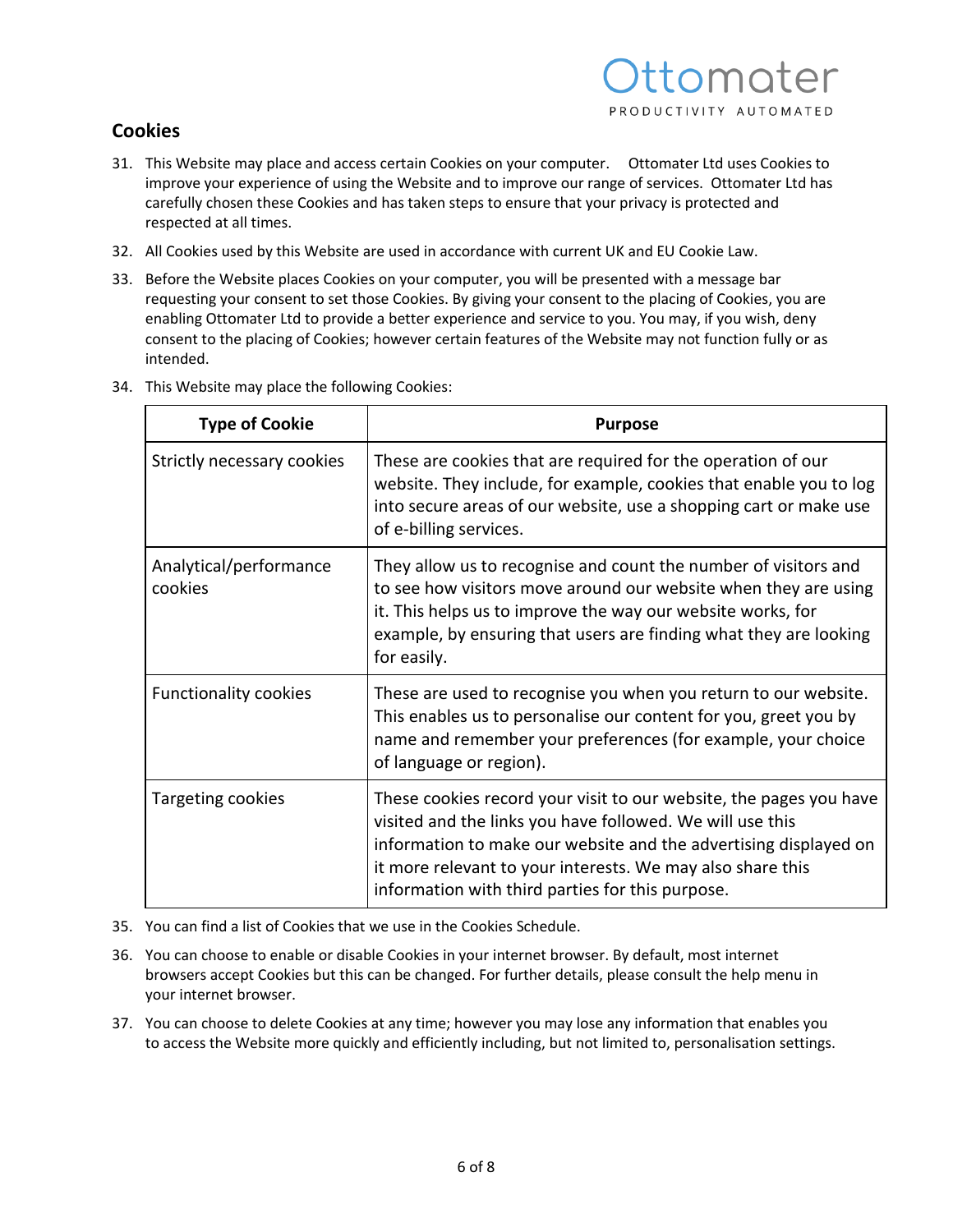# tomoter PRODUCTIVITY AUTOMATED

- 38. It is recommended that you ensure that your internet browser is up-to-date and that you consult the help and guidance provided by the developer of your internet browser if you are unsure about adjusting your privacy settings.
- 39. For more information generally on cookies, including how to disable them, please refer to aboutcookies.org. You will also find details on how to delete cookies from your computer.

## **General**

- 40. You may not transfer any of your rights under this privacy policy to any other person. We may transfer our rights under this privacy policy where we reasonably believe your rights will not be affected.
- 41. If any court or competent authority finds that any provision of this privacy policy (or part of any provision) is invalid, illegal or unenforceable, that provision or part-provision will, to the extent required, be deemed to be deleted, and the validity and enforceability of the other provisions of this privacy policy will not be affected.
- 42. Unless otherwise agreed, no delay, act or omission by a party in exercising any right or remedy will be deemed a waiver of that, or any other, right or remedy.
- 43. This Agreement will be governed by and interpreted according to the law of England and Wales. All disputes arising under the Agreement will be subject to the exclusive jurisdiction of the English and Welsh courts.

## **Changes to this privacy policy**

44. Ottomater Ltd reserves the right to change this privacy policy as we may deem necessary from time to time or as may be required by law. Any changes will be immediately posted on the Website and you are deemed to have accepted the terms of the privacy policy on your first use of the Website following the alterations. You may contact Ottomater Ltd by email at info@ottomater.com.

## **Attribution**

45. This privacy policy was created using a document from Rocket Lawyer (https://www.rocketlawyer.com/gb/en).

### **14 August 2021**